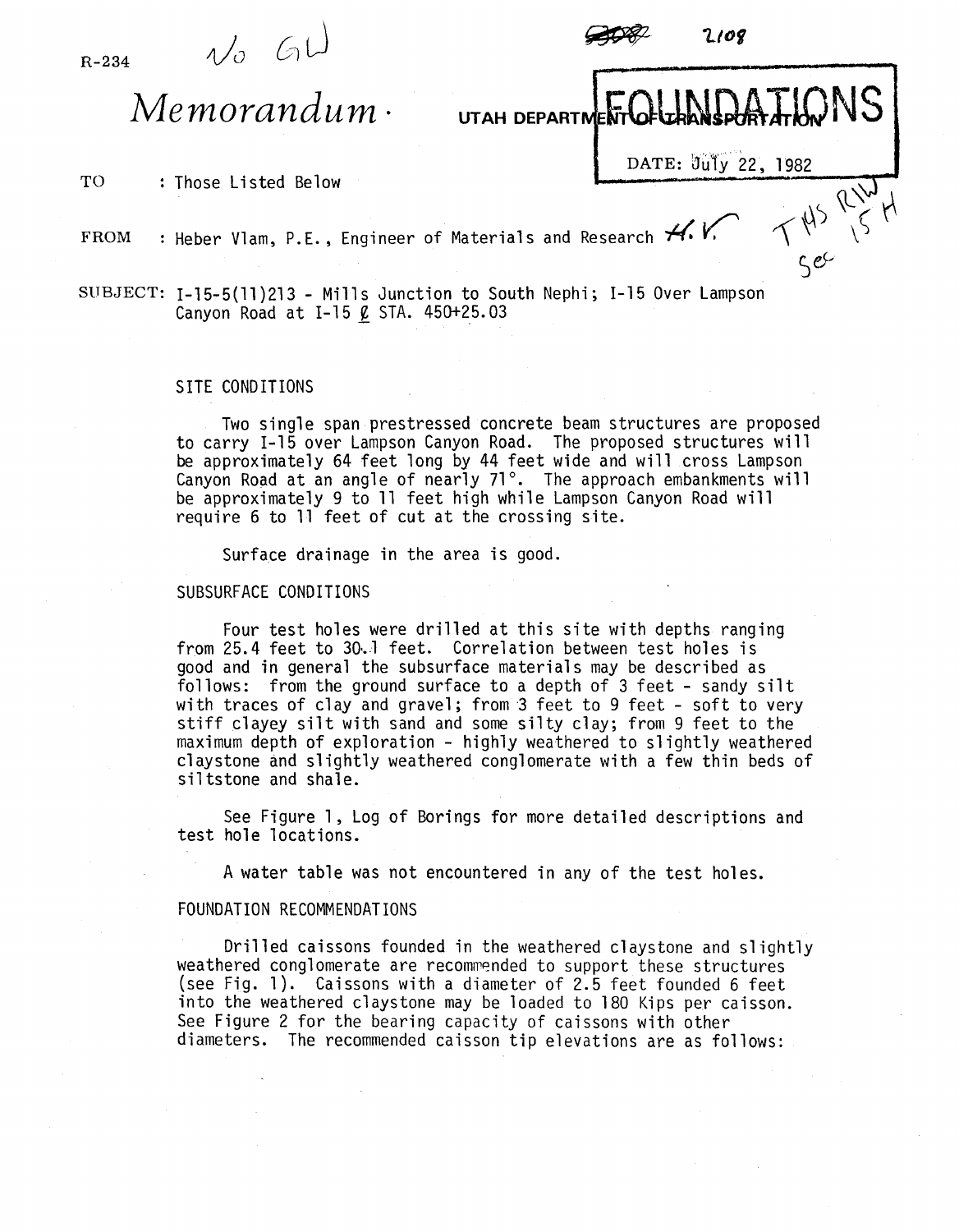| Hole<br>ラ<br>$450 + 29$<br>of & I-15 Median<br>B.P.F. F Ground Line<br>Sandy silt with a trace of<br>clay and gravel<br>Clayey silt with sand and a<br>trace of gravel<br>Sand with grovel and silt<br>20 Highly weathered to<br>weathered claystone to<br>sandy claystone, a few very<br>thin beds of silfstone<br>53/6<br>Refusal A-6(9) 33-12-12<br>NOTE: Complete loss of<br>Circulation Water this laver<br>Possible void or very loose silt<br>Broken claystone A-1-4(0)<br>19 and cloyey silt 25-8-1<br>Gravel and sand<br>NOTE: Complete loss of<br>Circulation Water at 17.5'<br>50]]<br>Refusal<br>Slightly weathered<br>conglomerate<br>50/4.5"<br>Refus al<br>Slightly weathered<br>Claystone to sandy<br>claystone, o few thin beds<br>of siltstone | Drill Hole<br>No. 4<br>Sta 450+85<br>85Ft Rt of & I-15 Medion<br>Elerations<br>5319+Depths<br><i>B.P.F.</i><br>Ground Lime<br>Sandy silf with a trace of<br>5315.5-<br>cloy and grovel<br>Clayey silt with sand and a<br>trace to some gravel<br>5312.5-5-4.5<br>$20$ A-7-6(13) 41-24-18<br>Very stiff-clayey silt with<br>sand to silty clay, a few<br>thin lenses of sandy silt<br>530B-<br>Very stiff-clayey silt with<br>5307.<br>22 sand and a trace of<br>5305.5-11.5<br>grave l<br>Highly weathered to<br>weathered claystone with<br>$53/6$ "<br>Refusal A-7-6(12) 12-19-13<br><i>B.X.Core</i><br>o few very thin bods of<br>siltstone<br>B.X.Core<br>Weathered sandy claystone<br>50/2.5"<br>Refusal<br>Weathered Claystone<br>50/1.5°<br>5286.9 - 30=<br>Refusol | <b>KEY TO DRILLING LOG</b><br>RELATIVE DENSITY(NON-PLASTIC SANDASILT)<br>VERY LOOSE - LESS THAN 4 BLOWS PER FIL<br>$LOOSE$ - 4 TO 10 BLOWS PER FOOT.<br>MEDIUM-IO TO 30 BLOWS PER FOOT.<br>DENSE - 30 TO 50 BLOWS PER FOOT.<br>VERY DENSE-MORE THAN 50 BLOWS PER FOOT<br>CONSISTENCY (PLASTIC-SILT & CLAY)<br>VERY SOFT - LESS THAN 2 BLOWS PER FOOT.<br>SOFT- 2 TO 4 BLOWS PER FOOT.<br>MEDIUM - 4 TO 8 BLOWS PER FOOT.<br>STIFF - 8 TO 15 BLOWS PER FOOT.<br>VERY STIFF 15 TO 30 BLOWS PER FOOT.<br>HARD-MORE THAN 30 BLOWS PER FOOT.<br><b>WWW TOPSOIL</b><br>3 SANOY<br>$\left\{ \begin{matrix} 1 \\ 2 \end{matrix} \right\}$ is negative.<br><b>CLAY</b><br>$\binom{1}{k}$ GRAVEL<br>म् <b>स्</b> clarer<br>$\pm$ UNESTONE<br><b>SANO</b><br>$\Box$ sano<br><b>A. A CONGLOMERATE</b><br>$\mathbb{Z}$ surr<br>$\mathbb{Z}/\mathbb{Z}$ siLT<br>$\pm$<br>$\boxtimes$ sur $r$<br>$\equiv$ alar<br>$\sum_{i=1}^{n}$ silty<br>SHALE<br><b>SANDY</b><br>511T<br>DRILL HOLE NO<br><b>STATION</b><br>0+00 E OR LT. OR RT. IN FT. OFFSET<br><b>ELEVATIONS</b><br><b>V DEPTHS</b><br><b>GROUND</b><br><b>GROUND LINE</b><br><b>ELEVATION</b><br><b>EXAMPLE TYPICAL</b><br><b>STIFF MEDIUM PLASTI.</b><br>Ŀ.<br><b>BRN.CLAY, SOME SILT</b><br>AASHO LL-PI-W<br>s.<br>A-6f4)   17 - 7- 11<br>4555 —<br>₹<br>GROUND<br>DATE<br>WATER TABLE 4552<br>$s$ —<br>THIN WALL SHELBY<br>TUBE. UNDISTURBED<br>SAMPLER USED.<br>15<br>STRATA<br>70<br>$\overline{u}$<br>CHANGE<br><b>SPLIT BARREL</b><br>20<br><b>UNDISTURBED</b><br>LOCATION<br><b>SAMPLER WITH LINER</b><br>RINGS OR CALIFORNIA<br>OF SAMPLE<br>TYPE SAMPLER<br>25'<br>SAMPLE NOT<br><b>REASON NOT</b><br>50<br>RECOVERED<br>RECOVERED<br>30.<br><i><b>BOTTOM</b></i><br>4531<br>OF HOLF<br>CLASSIFICATION<br>NO. OF BLOWS OF A<br>OF EACH SAMPLE<br>40 LB. HAMMER FALLING<br>AND RESULTS OF<br><b>30 INCHES REQUIREDTO</b><br>PRIVE A STD. 14 <sub>8</sub> ID.<br>CLASSIFICATION<br>TESTS.<br>"O.D SAMPLE TUB <u>E I FT.</u><br><b>ABBREVIATIONS</b> |
|------------------------------------------------------------------------------------------------------------------------------------------------------------------------------------------------------------------------------------------------------------------------------------------------------------------------------------------------------------------------------------------------------------------------------------------------------------------------------------------------------------------------------------------------------------------------------------------------------------------------------------------------------------------------------------------------------------------------------------------------------------------|----------------------------------------------------------------------------------------------------------------------------------------------------------------------------------------------------------------------------------------------------------------------------------------------------------------------------------------------------------------------------------------------------------------------------------------------------------------------------------------------------------------------------------------------------------------------------------------------------------------------------------------------------------------------------------------------------------------------------------------------------------------------------|------------------------------------------------------------------------------------------------------------------------------------------------------------------------------------------------------------------------------------------------------------------------------------------------------------------------------------------------------------------------------------------------------------------------------------------------------------------------------------------------------------------------------------------------------------------------------------------------------------------------------------------------------------------------------------------------------------------------------------------------------------------------------------------------------------------------------------------------------------------------------------------------------------------------------------------------------------------------------------------------------------------------------------------------------------------------------------------------------------------------------------------------------------------------------------------------------------------------------------------------------------------------------------------------------------------------------------------------------------------------------------------------------------------------------------------------------------------------------------------------------------------------------------------------------------------------------------------------------------------------------------------------------------------------------------------------------------------------------------------------------------------------------------------------------------------------------------------------------------------------------------------------------------------------------------------------------------------------------------------------------|
| A SBL.                                                                                                                                                                                                                                                                                                                                                                                                                                                                                                                                                                                                                                                                                                                                                           |                                                                                                                                                                                                                                                                                                                                                                                                                                                                                                                                                                                                                                                                                                                                                                            | $L.L \rightarrow L/QUID LIMIT IN S$<br>P.I - PLASTIC INDEX<br><b>R. -- NATURAL MOISTURE CONTENTINY.</b><br><b>W.G.-WELL GRADED</b><br><b>PEN-PENETRATION</b><br><i><b>G.W.T. - GROUND WATER TABLE</b></i><br>B.P.K-BLOWS PER FOOT.<br><b>K.P-NOW PLASTIC</b>                                                                                                                                                                                                                                                                                                                                                                                                                                                                                                                                                                                                                                                                                                                                                                                                                                                                                                                                                                                                                                                                                                                                                                                                                                                                                                                                                                                                                                                                                                                                                                                                                                                                                                                                         |
| Survey Line I-15                                                                                                                                                                                                                                                                                                                                                                                                                                                                                                                                                                                                                                                                                                                                                 |                                                                                                                                                                                                                                                                                                                                                                                                                                                                                                                                                                                                                                                                                                                                                                            | NOTE: REFUSAL = 50 OR MORE BLOWS PER 6"<br>UTAH STATE DEPARTMENT OF HIGHWAYS                                                                                                                                                                                                                                                                                                                                                                                                                                                                                                                                                                                                                                                                                                                                                                                                                                                                                                                                                                                                                                                                                                                                                                                                                                                                                                                                                                                                                                                                                                                                                                                                                                                                                                                                                                                                                                                                                                                         |
| C Profile Line N.B.L.                                                                                                                                                                                                                                                                                                                                                                                                                                                                                                                                                                                                                                                                                                                                            | Note: A water table was not<br>encountered in any of the<br>Drill Holes.<br>Note: All holes drilled April 1980                                                                                                                                                                                                                                                                                                                                                                                                                                                                                                                                                                                                                                                             | SALT LAKE CITY, BTAN<br><b>MATERIALS AND RESEARCH SECTION</b><br>MILLS JUNCTION TO SOUTH NEPHI<br>I-15 OVER LAMPSON CANYON RD.<br>mari er <i>Bl. Seder</i> ka<br><b>CHECKED BY Kistler</b><br>I-15-5(II<br>$secan$ or $R$ . See 6 00 00.<br>PROJECT IRAN<br><b>CHECKED BY</b><br>mento eradiadade<br>450+46391.6N3<br><b>DECERD BY</b>                                                                                                                                                                                                                                                                                                                                                                                                                                                                                                                                                                                                                                                                                                                                                                                                                                                                                                                                                                                                                                                                                                                                                                                                                                                                                                                                                                                                                                                                                                                                                                                                                                                               |
| n Cainpoin Road                                                                                                                                                                                                                                                                                                                                                                                                                                                                                                                                                                                                                                                                                                                                                  | $\mathbf{r}$<br><b>DATE</b><br><b>*******</b><br>NO.<br>REVISIONS                                                                                                                                                                                                                                                                                                                                                                                                                                                                                                                                                                                                                                                                                                          | <b>BYATION</b><br>H Kavebn<br>$\bf{e}$ in $\bf{Z}$ $\bf{e}$<br>JUAB<br><b>GALLERY STREAM</b> TOOLS<br>COUNTY<br>pas<br>$\mathbf{C}$<br>BR.<br>ю<br>$\sim$                                                                                                                                                                                                                                                                                                                                                                                                                                                                                                                                                                                                                                                                                                                                                                                                                                                                                                                                                                                                                                                                                                                                                                                                                                                                                                                                                                                                                                                                                                                                                                                                                                                                                                                                                                                                                                            |
|                                                                                                                                                                                                                                                                                                                                                                                                                                                                                                                                                                                                                                                                                                                                                                  |                                                                                                                                                                                                                                                                                                                                                                                                                                                                                                                                                                                                                                                                                                                                                                            | Fio                                                                                                                                                                                                                                                                                                                                                                                                                                                                                                                                                                                                                                                                                                                                                                                                                                                                                                                                                                                                                                                                                                                                                                                                                                                                                                                                                                                                                                                                                                                                                                                                                                                                                                                                                                                                                                                                                                                                                                                                  |